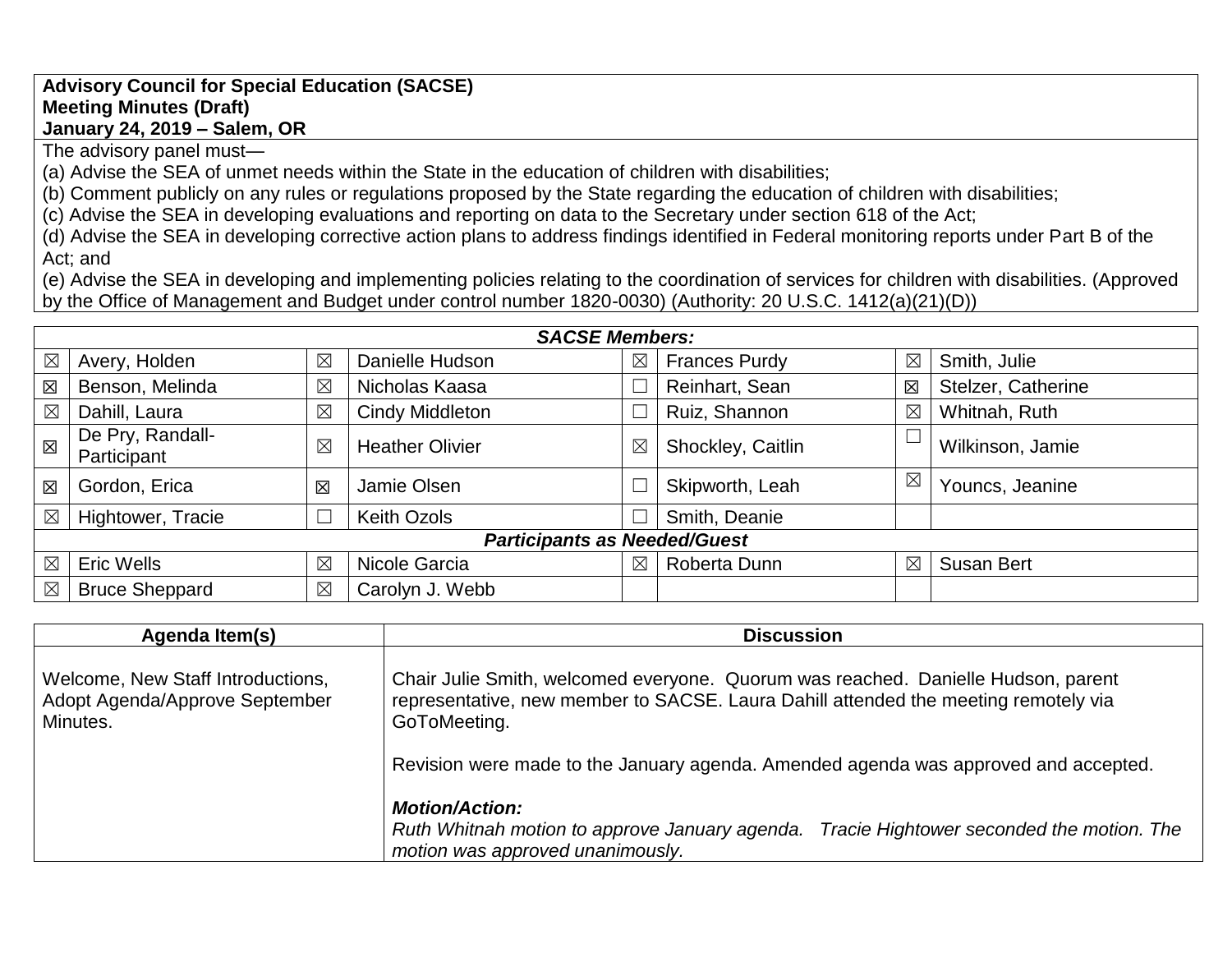|                                                                                                                                                                                                         | Erica Gordon motioned to approve September meeting minutes. Catherine Stelzer seconded the<br>motion. The motion was approved unanimously.                                                                                                                                                                                                                                                                                                                                                                                                                                                                                                                                                                                                                                                                                                   |
|---------------------------------------------------------------------------------------------------------------------------------------------------------------------------------------------------------|----------------------------------------------------------------------------------------------------------------------------------------------------------------------------------------------------------------------------------------------------------------------------------------------------------------------------------------------------------------------------------------------------------------------------------------------------------------------------------------------------------------------------------------------------------------------------------------------------------------------------------------------------------------------------------------------------------------------------------------------------------------------------------------------------------------------------------------------|
| State Systemic Improvement Plan B17<br><b>Targets: Sarah Soltz (Education</b><br>Specialist, ODE)                                                                                                       | Sarah Soltz, Education Specialist at ODE presented on State Systemic Improvement Plan B17<br>Targets and State-Identified Measurable Result (SIMR)<br>State Systemic Improvement Plan B17 Targets Presentation << Link <<<br>For more information on the State Systemic Improvement Plan or the Oregon Integrated<br>Systems (ORIS) Framework, contact:<br>Sarah Soltz, D.Ed.<br>sarah.soltz@ode.state.or.us<br>(503) 947-5752                                                                                                                                                                                                                                                                                                                                                                                                               |
| Career & Community Studies: An<br>inclusive college and career program for<br>students with ID at Portland State<br>University": Susan Bert (Co-Director,<br><b>PSU Career &amp; Community Studies)</b> | Susan Bert, Co-Director, PSU Career & Community Studies (CCS) presented on Career &<br>Community Studies: An inclusive college and career program for students with ID at Portland<br>State University.<br>Career and Community Studies presentation >> Link <<<br>For more information about Career and Community Studies contact the presenter: Sue Bert at<br>berts@pdx.edu                                                                                                                                                                                                                                                                                                                                                                                                                                                               |
| <b>Public Comment:</b><br><b>FACT Oregon Data Presentation:</b>                                                                                                                                         | <b>Public Comment:</b><br>Tad Hanson asked SACSE to advocate for changing the IDEA eligibility category name from<br>Emotional Disturbance to another term with less negative connotations like other states have<br>done. Some terms he recommended were Emotional Disability, Emotional Impairment, or<br><b>Emotional Disorder.</b><br><b>FACT Oregon Data Presentation:</b><br>Roberta Dunn, Executive Director of FACT Oregon shared a 6 month snapshot of data including<br>call volume, increased number of contacts, topic trends, and county/district breakdown of<br>contacts. She also shared on several pieces of legislation that might be of interest to SACSE,<br>including SB 274, SB 12, HB 2531, and SB 496. She also took part in the policy committee<br>sharing several of the FACT Oregon policy initiatives for 2019. |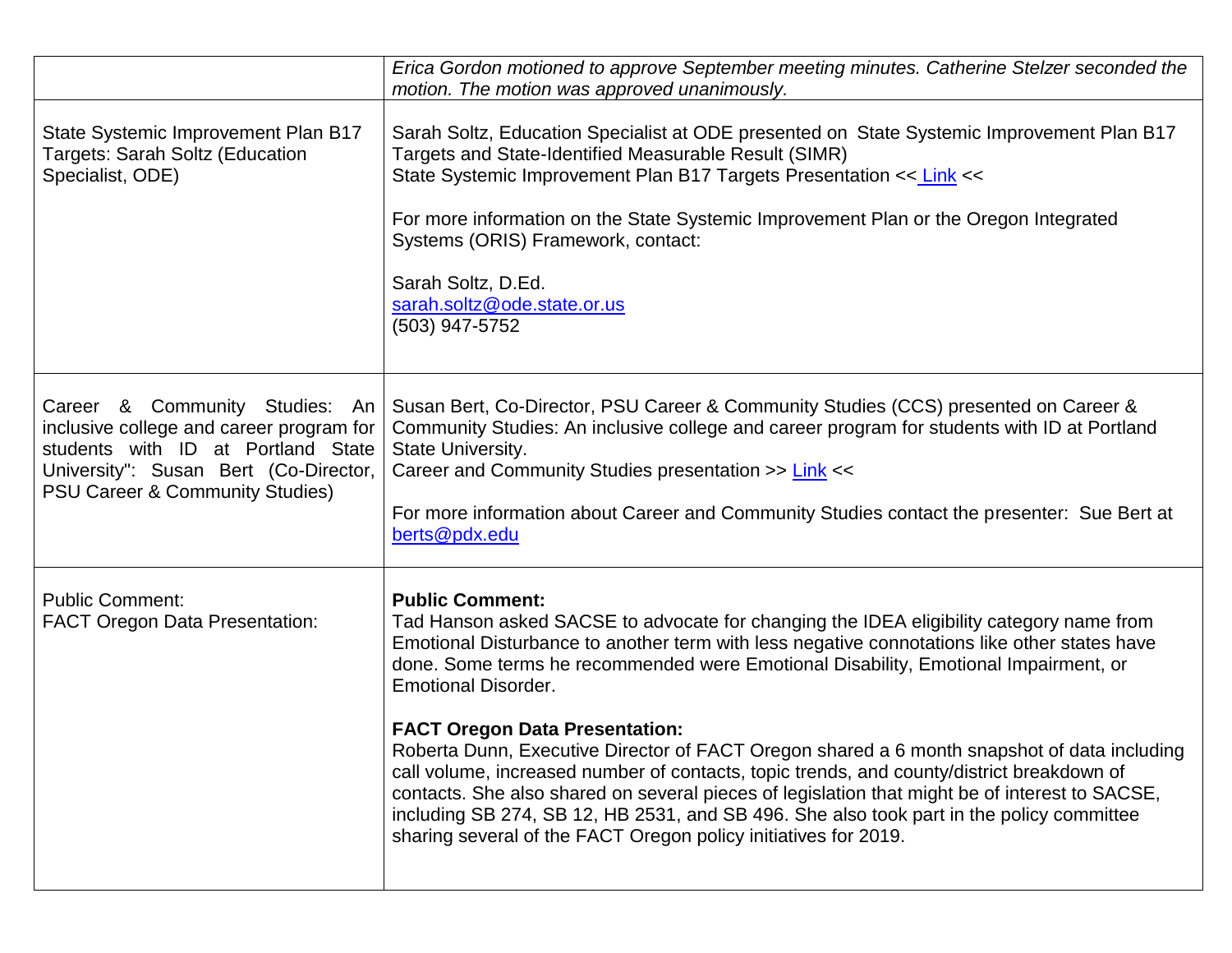| <b>Working Lunch (Committee Meetings)</b>                                                              | Policy and Membership Committee meetings were held during the working lunch.<br>SACSE will send individual questions/feedback/follow up on the:<br>Shortened Day (Elliot was not able to join the meeting) questions and concerns from the<br>$\bullet$<br>field<br>Changing the term Emotional Disturbance to a term that does not include the word<br>disturbance (thoughts/feedback)<br>Special Education Report Card Re-Design Feedback, questions, concerns for ODE<br>You may email the feedback to Jeremy, Khansaa, and Julie                                                                                                                                                                                                                                                                                                                        |
|--------------------------------------------------------------------------------------------------------|-------------------------------------------------------------------------------------------------------------------------------------------------------------------------------------------------------------------------------------------------------------------------------------------------------------------------------------------------------------------------------------------------------------------------------------------------------------------------------------------------------------------------------------------------------------------------------------------------------------------------------------------------------------------------------------------------------------------------------------------------------------------------------------------------------------------------------------------------------------|
| <b>Committee Reports</b>                                                                               | <b>Policy Committee:</b><br>The policy group talked about the upcoming legislative session and heard from FACT on a few<br>bills they are watching. We are planning to share information on a google spreadsheet and share<br>the bill tracking process. We also reviewed that we do not advocate as a council for specific<br>legislation rather advise the state on matters of policy including legislation.<br><b>Membership Committee:</b><br>We hope to have 2 people per region. We discussed having a youth representative included on<br>the SACSE board but did have some concern about location and the full day. With PTI, we know<br>they have a member but we thought to have a dedicated spot for a Spanish-speaking person<br>from PTI would be a huge asset to the board. Also discussed having one representative from<br>Gen Ed included. |
| <b>Constituent Report</b>                                                                              | Erica Gordon, SACSE member, shared information about the Parent Support Group meetings for<br>parents whose children have Tourette's. Erica is organizing the Parent group each month along<br>with another parent. Some months are just pure support and other months there are guest<br>speakers. There is a public Facebook page called "Tourette Associate of America Oregon<br>Support Group" and a closed Facebook group for those who are directly affected by Tourette<br>Support.                                                                                                                                                                                                                                                                                                                                                                  |
| <b>Special Education Report Card: Eric</b><br>Wells and Bruce Sheppard (Education<br>Specialists, ODE) | This session provided an overview of the Special Education Report Card Redesign and sought<br>feedback from SACSE as to priorities for the project. Redesign is occurring due to accessibility<br>concerns with current design and to ensure alignment with other ODE accountability<br>efforts. Brief comments about previous stakeholder engagement efforts were<br>shared. Committee members were provided an opportunity to provide feedback and a link where                                                                                                                                                                                                                                                                                                                                                                                           |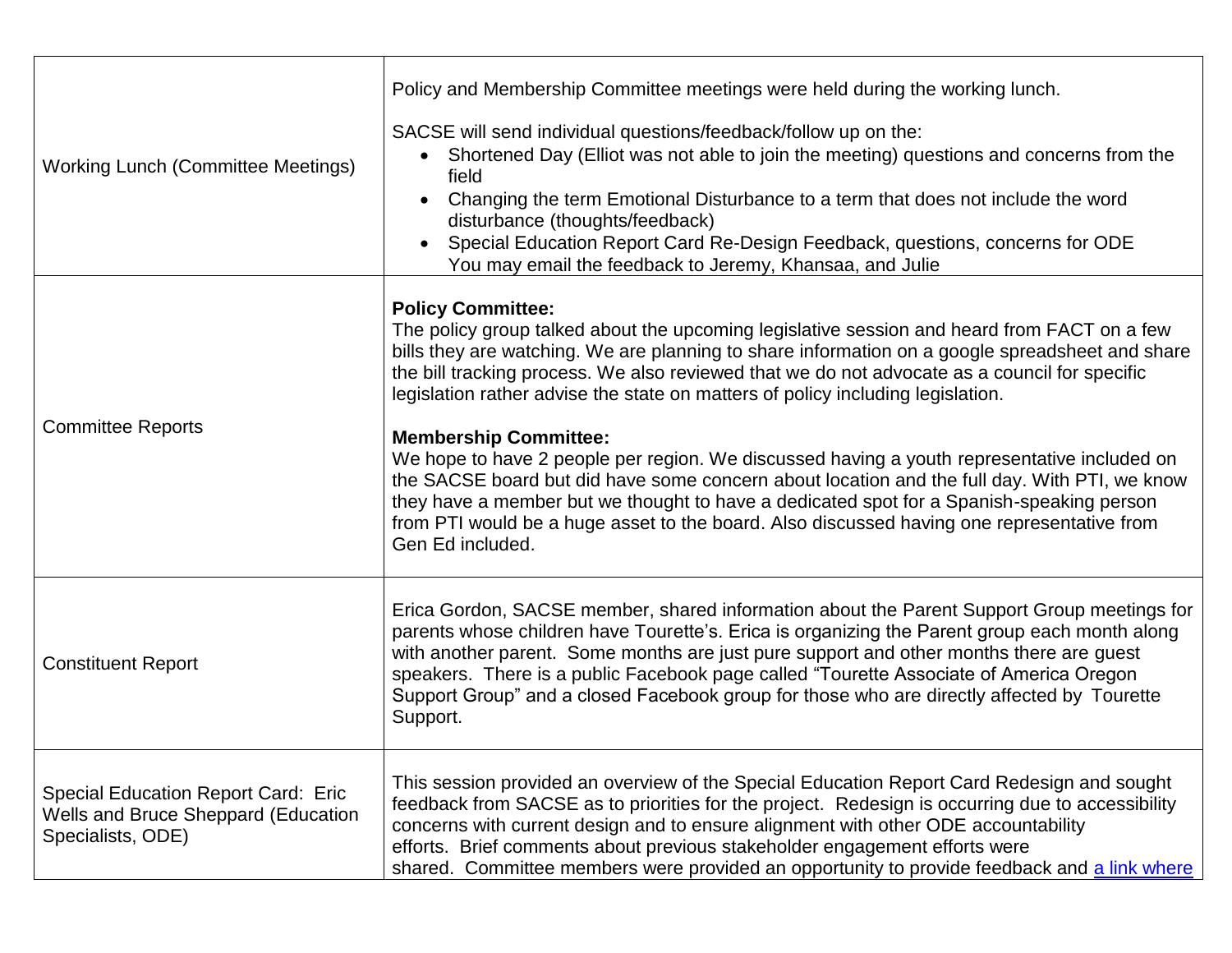|                                                                                    | additional, subsequent feedback can be shared if desired. This link can be disseminated to other<br>stakeholders.                                                                                                                                                                                                                          |  |
|------------------------------------------------------------------------------------|--------------------------------------------------------------------------------------------------------------------------------------------------------------------------------------------------------------------------------------------------------------------------------------------------------------------------------------------|--|
|                                                                                    | Special Education Report Cards >> Link <<                                                                                                                                                                                                                                                                                                  |  |
|                                                                                    | For more information contact:                                                                                                                                                                                                                                                                                                              |  |
|                                                                                    | Eric B. Wells, Ed.D.<br><b>Education Program Specialist</b><br>503-947-5978<br>eric.wells@state.or.us                                                                                                                                                                                                                                      |  |
|                                                                                    | Bruce Sheppard, Ed.D.<br><b>EI/ECSE Specialist</b><br>503-947-5612<br>Bruce.sheppard@ode.state.or.us                                                                                                                                                                                                                                       |  |
|                                                                                    | Nicole Garcia, Education Specialist at ODE presented a draft of soft guidance related to<br>Developmental Delay expansion into school-age special education beginning on 7/1/19.<br>SACSE members were asked to review the document and identified outstanding questions for<br>their districts/region.                                    |  |
| <b>DD Legislation Update: Nicole Garcia</b><br>(Education Specialist, ODE)         | You can continue to share feedback with either Jeremy or Nicole.                                                                                                                                                                                                                                                                           |  |
|                                                                                    | Please contact Nicole Garcia<br><b>Education Specialist</b><br>503.947.5936<br>nicole.garcia@state.or.us                                                                                                                                                                                                                                   |  |
| <b>New Business:</b><br><b>Joint Meeting</b><br><b>Stakeholders Meeting Update</b> | The next SACSE meeting will be held on March15 at MESD in Portland. This will be a joint<br>meeting of SACSE/SICC. Presenters for this year:<br>DD Council with OSAC (Jamie),<br>CSAC (Chelsea),<br><b>Children's Programs</b><br>Alice Longley Miller, MSW, MPH<br>University Center for Excellence in Developmental Disabilities (UCEDD) |  |